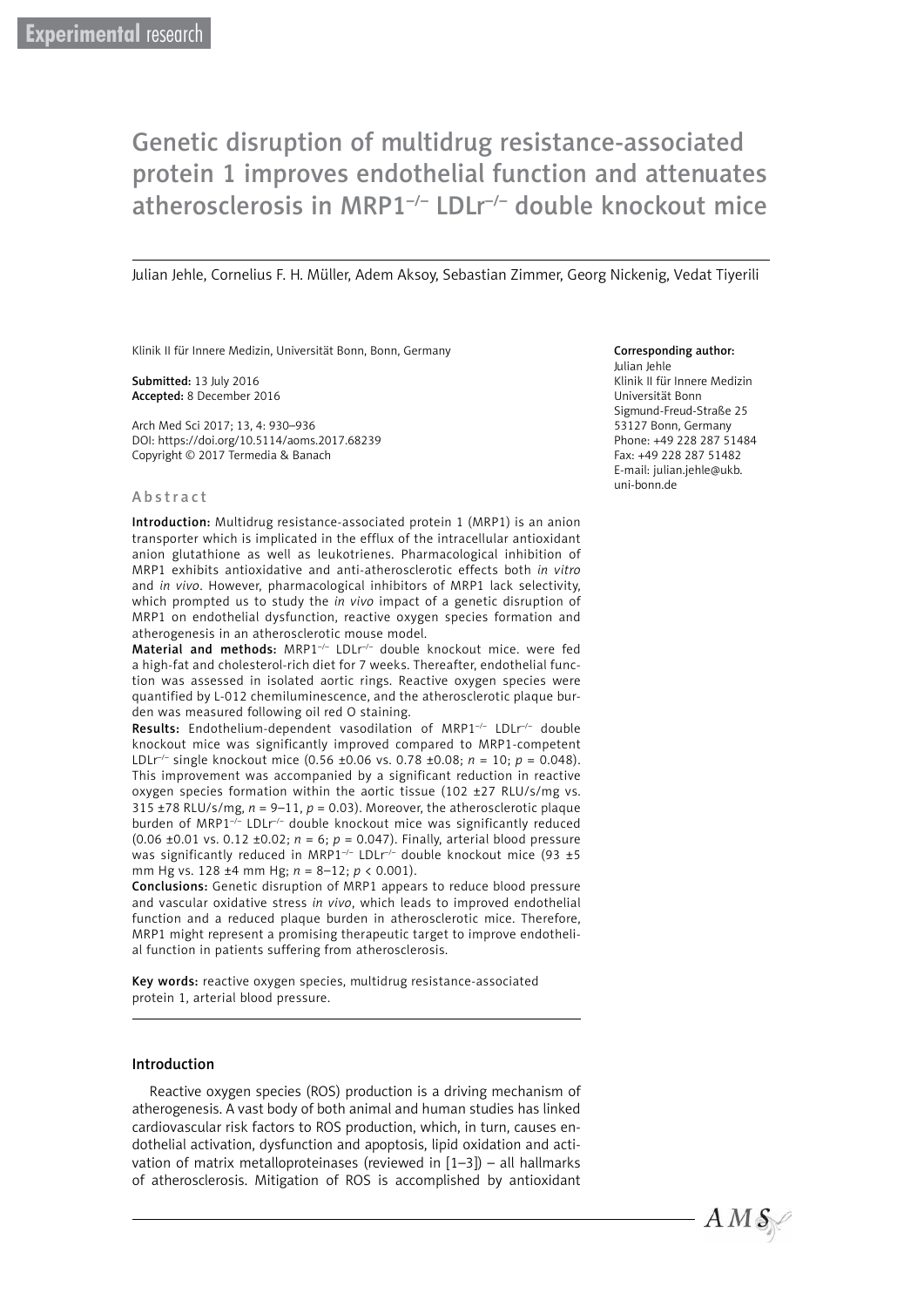agents, such as glutathione peroxidase (GSHPx), which uses glutathione (GSH) for a redox partner (reviewed in [4]). Thus, regulation of cellular GSH homeostasis is crucial to cellular defence against oxidative stress and to the prevention of atherogenesis.

GSHPx catalyses the reduction of hydroperoxides into their respective alcohols, while GSH is oxidised into glutathione disulfide (GSSG) [4]. In order to maintain cellular redox balance, GSSG needs to be reduced back to GSH or has to be excreted from the cell. The latter requires active transport by multidrug resistance protein 1 (MRP1, ABCC1), which is a member of the ATP-binding cassette family and which exhibits a high affinity not only to GSSG but also to GSH and proinflammatory GSH conjugates such as leukotriene C $_4$  (LTC $_4$ ) [5–8]. Excretion of GSH and GSSG, however, leads to a diminished cellular thiol pool, which causes an excess of ROS and impairs endothelial function [9].

The relevance of MRP1 to endothelial function and repair has already been demonstrated in various *in vivo* models: Genetic disruption of MRP1 has been shown to improve endothelial function in both DOCA-salt- and angiotensin II-induced hypertensive mice [7, 10], as well as in diabetes mellitus [11]. Moreover, MRP1–/– mice showed an increased number of both circulating and resident endothelial progenitor cells (EPCs), which caused improved re-endothelialisation following endothelial damage compared to wildtype controls [12].

In an atherosclerosis-prone mouse model, however, the impact of a genetic disruption of MRP1 on endothelial function and atherogenesis has never been investigated before. Yet, Mueller *et al.* were able to demonstrate that pharmacological inhibition of MRP1 by MK571 leads to improved endothelial function and to a reduced plaque burden in atherosclerotic ApoE-deficient mice [8]. MK571, however, does not selectively inhibit MRP1 but also blocks the proinflammatory leukotriene receptor CysLT1 at low nanomolar concentrations [13].

Nevertheless, the anti-atherogenic properties of MK571 encouraged us to generate an MRP1 and low-density lipoprotein receptor- (LDLr) deficient double knockout mouse model (MRP1–/–  $LDLr^{-1}$ ) in order to evaluate the significance of MRP1 to atherogenesis and to overcome the limitations of the previously used model of pharmacological MRP1 inhibition. Consequently, MRP1–/– LDLr<sup>--</sup> double knockout mice were generated and were fed a high-fat and cholesterol-rich diet for 7 weeks. Afterwards, endothelial function, ROS production and atherosclerotic lesion formation were assessed. We hypothesized that MRP1–/– LDLr–/– double knockout mice would exhibit improved endothelial function and a reduction in atherosclerotic plaque volume compared to LDLr<sup>/-</sup> single knockout mice.

# Material and methods

LDLr<sup>-/-</sup> mice and MRP1<sup>-/-</sup> mice, both of FVB origin, were purchased from Taconic (Hudson, USA) and crossed to obtain MRP1<sup>-/-</sup> LDLr<sup>-/-</sup> double knockout mice. Successful homozygous disruption of the LDLr and MRP1 genes was verified by qualitative PCR and subsequent gel electrophoresis. LDLr–/– single knockout mice with an intact MRP1 gene were used as controls.

Animals were kept at 22°C room temperature and a 12-hour dark-light-cycle and had unrestricted access to drinking water and rodent chow. Treatment of laboratory animals was in accordance with institutional guidelines and German animal protection law. All experiments were approved of by the North Rhine Westphalian State Agency for Nature, Environment and Consumer Protection and the local ethics committee which is in charge of the University of Bonn.

Twelve-week-old mice were fed a high-fat and high-cholesterol diet for 7 weeks containing 21% fat, 19.5% casein, and 1.25% cholesterol (Ssniff, Soest, Germany). Upon completion of the feeding period mice were anesthetized with 5% isoflurane (Abbott Laboratories, Chicago, USA), and sacrificed by cervical dislocation.

# Endothelial relaxation

Endothelial relaxation was assessed in isolated aortic rings as described earlier [14]. The descending thoracic aorta was transferred into 37°C warm buffer containing, in mM, NaCl 118.0,  $CaCl<sub>2</sub>$  2.5, KCl 4.73, MgCl<sub>2</sub> 1.2, KH<sub>2</sub>PO<sub>4</sub> 1.2, NaHCO<sub>3</sub> 25.0, NaEDTA 0.026, D(+)glucose 5.5, adjusted to pH 7.40. Adherent connective tissue was carefully removed and 3 mm thick rings were cut. These aortic rings were carefully hooked to a force transducer in an organ bath (IOA-5301, FMI GmbH, Seeheim, Germany), which was perfused by the above-mentioned buffer and aerated by oxygen. Aortic rings were preloaded with a force of 10 mN and allowed to achieve their respective resting tension for 10 min. Endothelial integrity was ascertained by measuring contractility upon administration of 40 mM KCl. Increasing concentrations of phenylephrine were administered up to a maximum concentration of 100 µM to induce vasoconstriction. The maximum amplitude of vasoconstriction was calculated as the difference between the maximum tension and the resting tension. Vasodilation was then induced by administration of increasing concentrations of carbachol (maximum concentration 100 µM) and nitroglycerine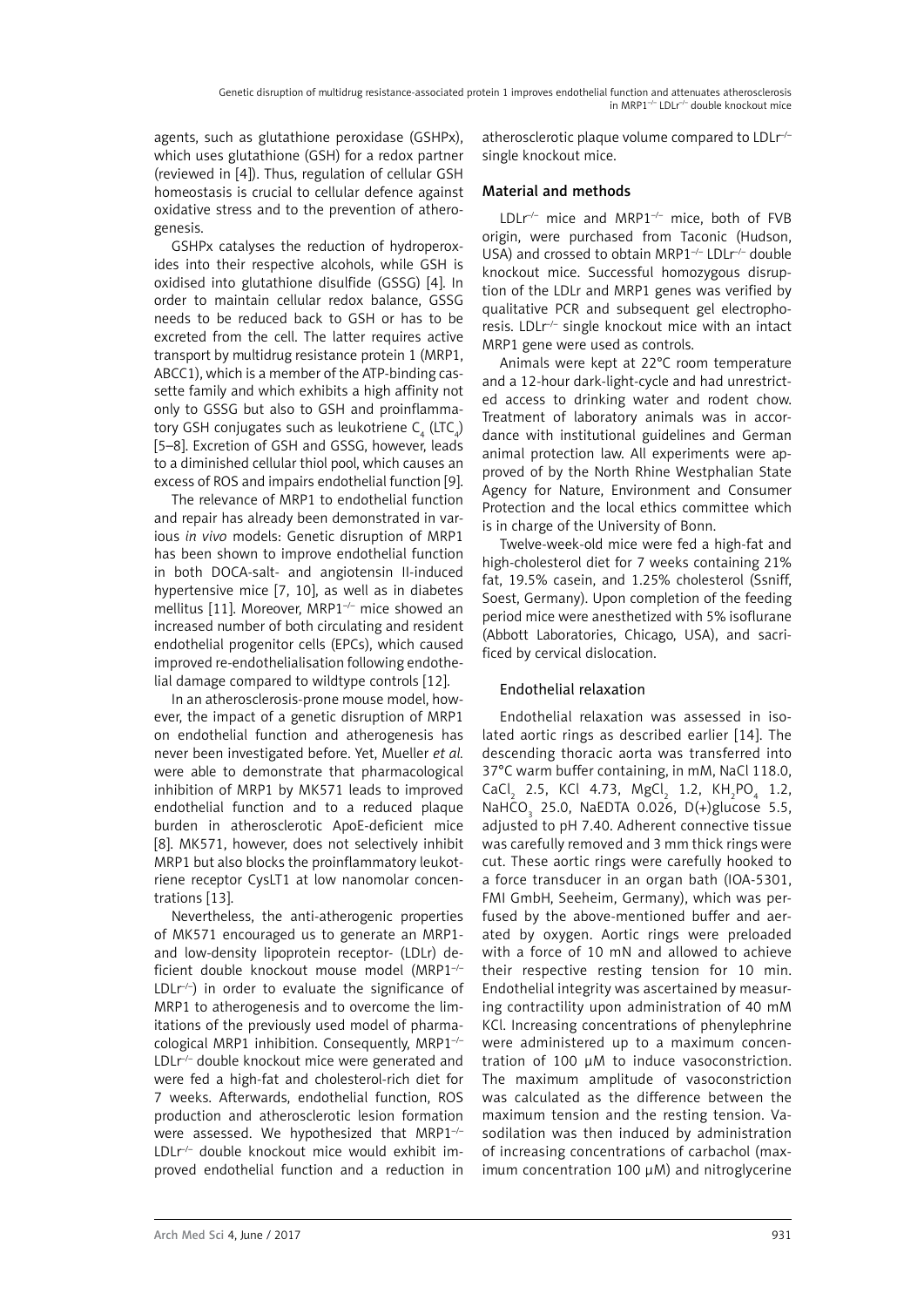(maximum concentration 10 µM) respectively. For each concentration, the amplitude of vasoconstriction was calculated as the difference between the resulting tension under the respective concentration of vasodilating agent and the resting tension. Vascular relaxation capacity was calculated as  $1 -$  (respective amplitude of vasoconstriction/maximum amplitude of vasoconstriction). Vascular relaxation upon administration of carbachol was considered endothelium-dependent, while vascular relaxation upon administration of nitroglycerine was considered endothelium-independent.

#### Reactive oxygen species formation

The proximal and the distal end pieces of the descending thoracic aorta were used for the quantification of reactive oxygen species levels using the L012 chemiluminescence method as described [15]. L012 working solution was made up freshly immediately prior to use as follows: L012 stock solution (Wako Chemicals GmbH, Neuss, Germany) was diluted in PBS by 1 : 100. The working solution was made up by adding 100 µl of the diluted L012 solution to every 900 µl of modified KH-HEPES-buffer, containing in mM: NaCl 99.01, KCl 4.69, CaCl<sub>2</sub> 1.87, MgSO<sub>4</sub> 1.20, NaHEPES 20.0,  $K_2$ HPO<sub>4</sub> 1.03, NaHCO<sub>3</sub> 25.0, D(+) glucose 11.1, adjusted to pH 7.40. Tissue samples were transferred into 200 µl of the L012 working solution and chemiluminescence was assessed for 10 min at intervals of 1 min using a scintillation counter (Lumat LB 9501, Berthold Technologies GmbH & Co. KG, Wildbad, Germany). The 5-minute value was used for statistical comparison of the two groups. L012 working solution without aortic tissue was measured to obtain blank values, which were subtracted from the 5-minute scintillation counts of tissue samples. Thereafter, the net scintillation count was normalised to tissue weight.

#### Histological sections and quantification of plaque burden

Hearts of MRP1<sup>-/-</sup> LDLr<sup>/-</sup> double knockout mice and LDLr<sup>/-</sup> controls were excised and embedded upright in tissue freezing medium. Following horizontal positioning of the aortic valve, hearts were snap frozen at –80°C and allowed to freeze thoroughly for at least 24 h. Then, tissue samples were sliced using a Leica CM 1900 cryostat (Leica Biosystems GmbH, Wetzlar, Germany) at a thickness of 8 um per section and sections through the aortic sinus were recovered on Polysine Slides (Thermo Fisher Scientific, Inc., Waltham, USA).

Next, oil red staining of the frozen sections was performed to visualise atherosclerotic plaques as

described [16]. 0.5 g of Oil red O (Sigma-Aldrich, St. Louis, USA) were dissolved in 100 ml of isopropanol as a stock solution. Immediately prior to use, the oil red working solution was prepared by adding 20 ml of deionised water to 30 ml of the stock solution. Frozen sections were allowed to defrost and dry at room temperature. Then, sections were incubated in 4 % (w/v) paraformaldehyde in PBS for 45 min for fixation. Subsequently, slides were rinsed in deionised  $H_2O$  for 10 min and dehydrated in 60% (v/v) isopropanol for 5 min. Next, slides were exposed to the oil red working solution for 15 min, rinsed once more for 10 min in deionised  $H_2$ O and costained with haematoxylin for 30 s. Finally, slides were washed in lukewarm tap water for 15 min and stained slides were covered using Aquatex mounting agent (Merck Millipore, Darmstadt, Germany).

Microphotographic images were obtained from a Zeiss Axiovert 200M microscope (Carl Zeiss Jena GmbH, Jena, Germany) using Axiovision 4.8 software (Carl Zeiss Jena GmbH). Affiliation to the MRP1<sup>-/-</sup> LDLr<sup>/-</sup> double knockout group or to the control group was blinded prior to assessment. Oil red-stained areas were normalised to the size of the vessel wall.

# Body weight, plasma cholesterol and glucose levels, blood pressure and heart rate

Body weight was assessed prior to and at the end of the feeding period using a Kern EW 3000- 2M balance (Kern & Sohn GmbH, Balingen, Germany).

Plasma cholesterol levels were measured by gas chromatography–flame ionisation detection, as described earlier [15]. Fasting blood glucose levels were determined using a blood glucose meter (Accu-Chek, Roche Diagnostics Deutschland GmbH, Mannheim, Germany).

Blood pressure and heart rate were measured using a non-invasive Volume Pressure Recording system (Kent Scientific Corporation, Torrington, USA). Prior to recording, mice were allowed to accustom to the measurements on three consecutive days for 20 min each day. For this purpose, mice were placed in the restrainer and the tail cuff was positioned. Actual recording of the measurements was accomplished on the 3 consecutive days following the acclimatisation period.

# Quantification of GSH and LTC4 in murine plasma and abdominal aortic tissue

GSH levels and LTC4 levels were quantified in both plasma and abdominal aortic tissue by a fluorometric assay for GSH (Abcam plc., Cambridge, UK) and by ELISA for LTC4 (Elabscience, Bethesda, USA) according to the manufacturer's instructions.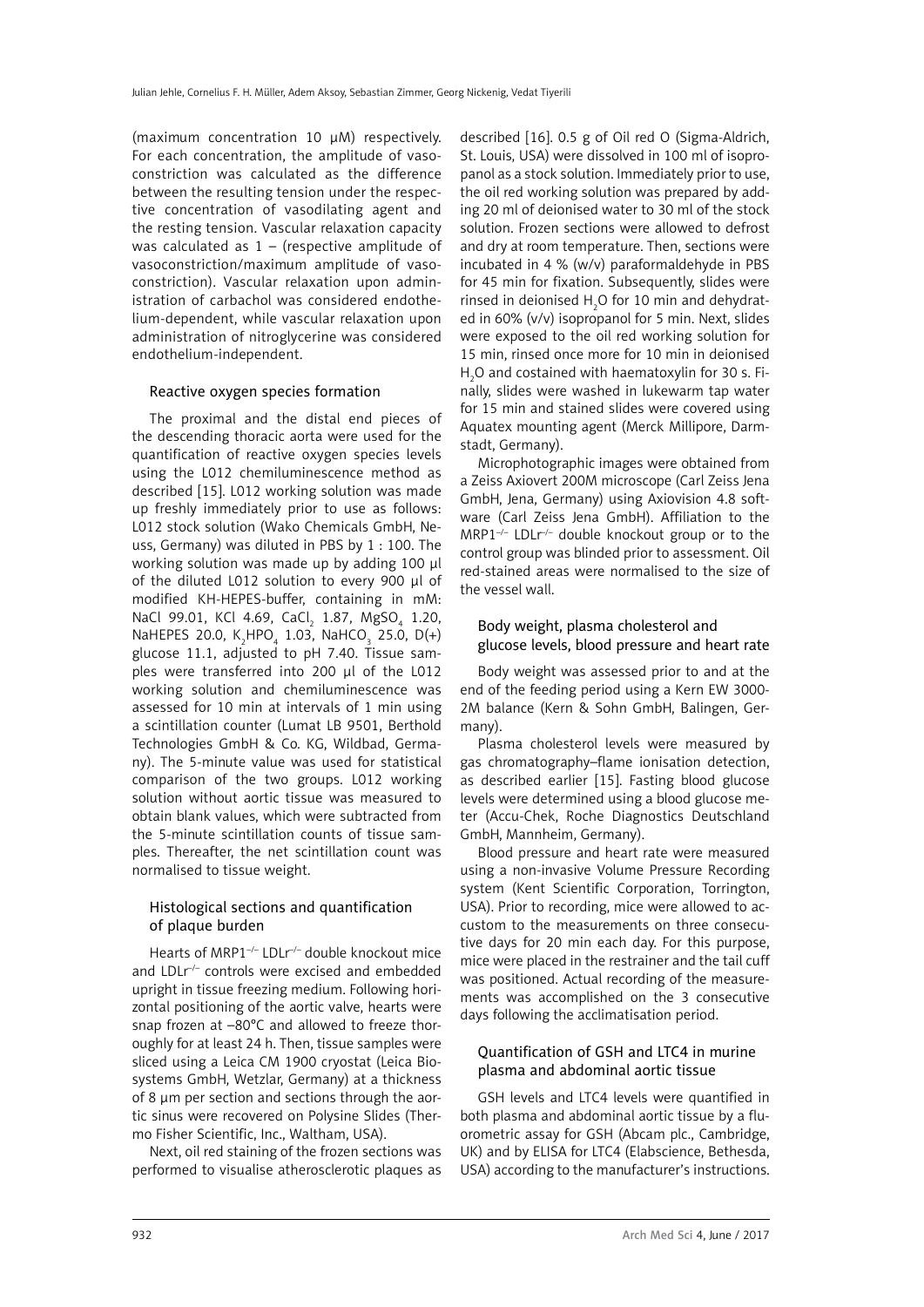Abdominal aortas of MRP1<sup>-/-</sup> LDLr<sup>/-</sup> double knockout mice and LDLr<sup>/-</sup> controls were excised and rinsed in ice-cold PBS. Then, tissue samples were transferred into mammalian cell lysis buffer (Abcam plc.) and were ground using a Schuett homogen plus tissue lyser (Schuett-biotec GmbH, Göttingen, Germany). Cell lysates were centrifuged for 15 min at 20,000  $\times$  g and 4°C and the supernatant containing peptides and proteins was recovered. Since fluorometric measurement of GSH requires previous deproteinisation, plasma and aortic tissue samples were filtered using 10 kD spin columns (Abcam). The LTC4 ELISA was conducted using unfiltered protein solution. Protein content of all samples was measured prior to deproteinisation by the Lowry protein assay (Bio-Rad Laboratories Ltd., Hercules, USA) and GSH levels and LTC4 levels were normalised to protein concentrations.

#### Statistical analysis

Data are presented as mean ± SEM. Statistical differences of continuous variables were determined using Microsoft Excel software (Microsoft, Redmond, USA) and Origin 8.0 software (Origin-Lab Corporation, Northampton, USA). For comparison of two groups, unpaired Student's two-sided *t*-tests was applied. *P* < 0.05 was considered statistically significant.

#### Results

MRP1–/– LDLr–/– double knockout mice and LDLr–/– controls were fed a high-fat diet for 7 weeks. Upon completion of the feeding period, mice were sacrificed and endothelial function, reactive oxygen species formation and atherosclerotic plaque burden were measured.

#### Genetic disruption of the MRP1 gene is associated with decreased blood pressure in atherosclerotic mice

The clinical parameters body weight, plasma cholesterol and blood glucose levels were unaffected by genetic disruption of the MRP1 gene, as shown in Table I. Both systolic (SBP) and diastolic blood pressure (DBP) were significantly reduced in MRP1–/– LDLr–/– double knockout mice compared to controls (SBP: 93 ±5 mm Hg vs. 128 ±4 mm Hg; *n* = 8–12; *p* < 0.001; DBP: 56 ±3 mm Hg vs. 84 ±3 mm Hg; *n* = 8–12; *p* < 0.001). Heart rate was slightly higher in MRP1–/– LDLr–/– double knockout mice, which did not reach statistical significance (782 ±23 bpm vs. 721 ±17 bpm; *n* =  $8-12$ ;  $p = 0.08$ ).

# Genetic disruption of MRP1 improves endothelial function of atherosclerotic mice

Endothelial function was assessed in isolated aortic rings. Aortic rings were exposed to carbachol and nitroglycerine up to maximum concentrations of  $10^{-4}$  M (carbachol) and  $10^{-5}$  M (nitroglycerine), respectively. Dose-response curves are depicted in Figure 1. MRP1<sup>-/-</sup> LDLr<sup>/-</sup> double knockout mice showed significantly improved endothelial function compared to  $LDLr^{-}$  single knockout mice. The maximum concentration of carbachol led to a decrease in vascular tension by 22% of maximum vascular tension in control mice, compared to 44% in MRP1<sup>-/-</sup> LDLr<sup>/-</sup> double knockout mice (0.78 ±0.08 vs. 0.56 ±0.06, *n* = 10, *p* = 0.048). Maximum endothelium-independent vasorelaxation induced by nitroglycerine was similar in both groups (0.15 ±0.13 vs. 0.21 ±0.09,  $n = 5, p = 0.68$ .

# Genetic disruption of the MRP1 gene attenuates reactive oxygen species formation in atherosclerotic mice

Tissue samples of the thoracic aorta were used for the assessment of reactive oxygen species formation by L012 chemiluminescence. Genetic disruption of the MRP1 gene led to a significant decrease in ROS formation in MRP1<sup>-/-</sup> LDLr<sup>-/-</sup> double knockout mice compared to controls (102 ±27 RLU/s/mg

Table I. Clinical parameters. Clinical parameters were assessed at the end of the feeding period. Body weight, plasma cholesterol and blood glucose levels, as well as heart rate, were similar in both groups. MRP1<sup>-/-</sup> LDLr<sup>/-</sup> double knockout mice, however, exhibited significantly reduced systolic and diastolic blood pressure compared to LDLr–/– single knockout controls

| Parameter                        | $LDLr^{-/-}$   | MRP1 <sup>-/-</sup> LDL $r$ <sup>/-</sup> | P-value |
|----------------------------------|----------------|-------------------------------------------|---------|
| Weight [g]                       | $30.4 \pm 1.0$ | $30.8 \pm 0.6$                            | > 0.05  |
| Plasma cholesterol [mg/dl]       | $790 + 25$     | $762 + 42$                                | > 0.05  |
| Plasma glucose [mg/dl]           | $101 + 7$      | $99 + 8$                                  | > 0.05  |
| Systolic blood pressure [mm Hg]  | $128 + 4$      | $93 + 5$                                  | < 0.001 |
| Diastolic blood pressure [mm Hg] | $84 + 3$       | $56 + 3$                                  | < 0.001 |
| Heart rate [bpm]                 | $721 + 17$     | 782 +32                                   | > 0.05  |

*Data are presented as mean ± standard error of the mean; n = 8–12. LDLr – low-density lipoprotein receptor, MRP1 – multidrug resistanceassociated protein 1.*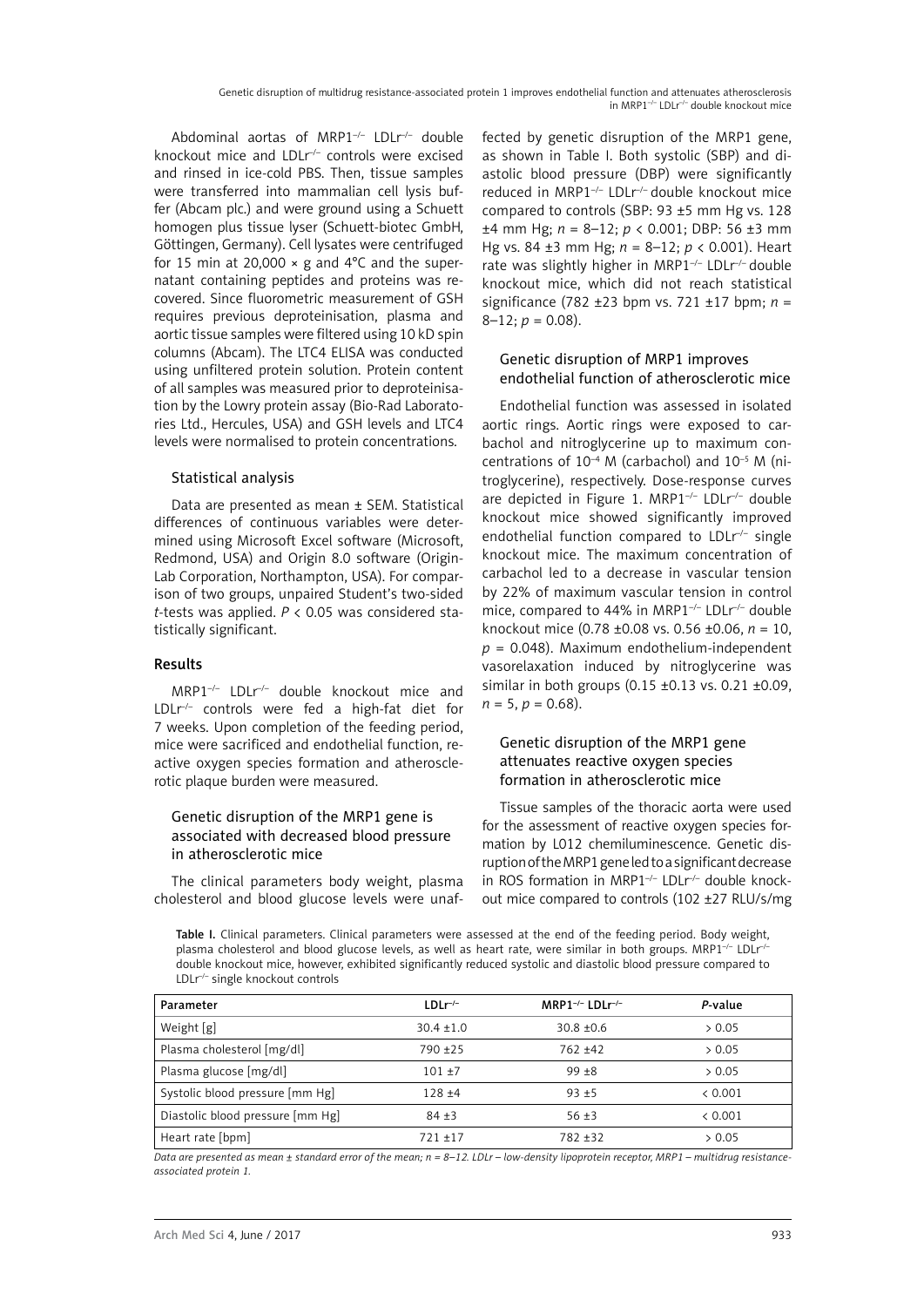

Figure 1. Dose-response curves of drug-induced vasodilation. Isolated aortic rings of MRP1 $\neg$ -LDL $\neg$ -double knockout mice (grey traces) and LDLr<sup>/-</sup> single knockout controls (black traces) were exposed to increasing concentrations of carbachol to measure endothelium-dependent vasorelaxation. Endothelial function was significantly improved in MRP1<sup>-/-</sup> LDLr<sup>/-</sup> double knockout mice (A). Endothelium-independent vasorelaxation, which was measured upon administration of nitroglycerine, was similar in both groups (B). Absolute vascular tension was divided by maximum vascular tension to obtain relative vascular tension

*Data are presented as mean ± standard error of the mean; n = 5–6; \*p < 0.05. LDLr – low-density lipoprotein receptor, M – molar, MRP1 – multidrug resistance-associated protein 1.*



Figure 2. Measurement of reactive oxygen species formation. Reactive oxygen species were measured in aortic tissue of MRP1–/– LDLr–/– double knockout mice and  $LDLr^{-}$  single knockout controls using L-012 enhanced chemiluminescence. The amount of ROS in MRP1–/– LDLr–/– double knockout mice was significantly lower than in LDLr<sup>-/-</sup> controls

*Data are presented as mean ± standard error of the mean; n = 5–6; \*p < 0.05. LDLr – low-density lipoprotein receptor, MRP1 – multidrug resistance-associated protein 1, RLU – relative light units.*

vs. 315 ±78 RLU/s/mg, *n* = 9–11, *p* = 0.03, Figure 2).

# MRP1–/– LDLr–/– double knockout mice exhibit a significant reduction in atherosclerotic plaque burden

The atherosclerotic plaque burden was assessed by oil red staining of frozen sections through the aortic sinus and normalised to the size of the vessel wall. As depicted in Figure 3, MRP1-deficient MRP1–/– LDLr–/– double knockout mice showed a significantly reduced plaque burden compared to LDLr<sup>-/-</sup> single knockout controls (0.06 ±0.01 vs. 0.12 ±0.02; *n* = 6; *p* = 0.047).

#### MRP1-deficient mice exhibit an increase in vascular GSH- and a decrease in vascular LTC4-levels

Aortic GSH levels of MRP1<sup>-/-</sup> LDLr<sup>-/-</sup> double knockout mice were higher compared to LDLr<sup>-/-</sup> single knockout controls, but the difference did not reach statistical significance (1.02 ±0.23 nmol/mg protein vs. 0.71 ±0.13 nmol/mg protein; *n* = 5; *p* = 0.270). Meanwhile, GSH plasma levels of MRP1<sup>-/-</sup> LDLr<sup>-/-</sup> double knockout mice showed non-significantly lower levels compared to controls (10.50 ±0.95 pmol/mg protein vs. 14.82 ±1.76 pmol/mg protein;  $n = 5$ ;  $p = 0.056$ ), which illustrates the impaired efflux of GSH in MRP1-deficient mice.

In addition, aortic LTC4 levels were significantly lower in MRP1–/– LDLr–/– double knockout mice compared to controls (724 ±159 pg/mg protein vs. 1480 ±145 pg/mg protein; *n* = 5; *p* = 0.008), while LTC4 plasma levels were equally low in both groups (5.36 ±1.11 pg/mg protein vs. 5.94 ±0.91 pg/mg protein; *n* = 5; *p* = 0.69).

#### Discussion

In the present study, we generated a MRP1 $^{-/-}$ LDLr–/– double knockout mouse model in order to characterise the impact of the anion exporter MRP1 on endothelial dysfunction and atherogenesis in atherosclerotic mice.

One former study has already demonstrated that the MRP1 inhibitor MK571 leads to improved endothelial function and reduces atherosclerosis in ApoE-deficient mice [8]. Yet, one major drawback of this former approach is that MK571 also blocks the leukotriene receptor CysLT1 at low nanomolar concentrations. The CysLT1 receptor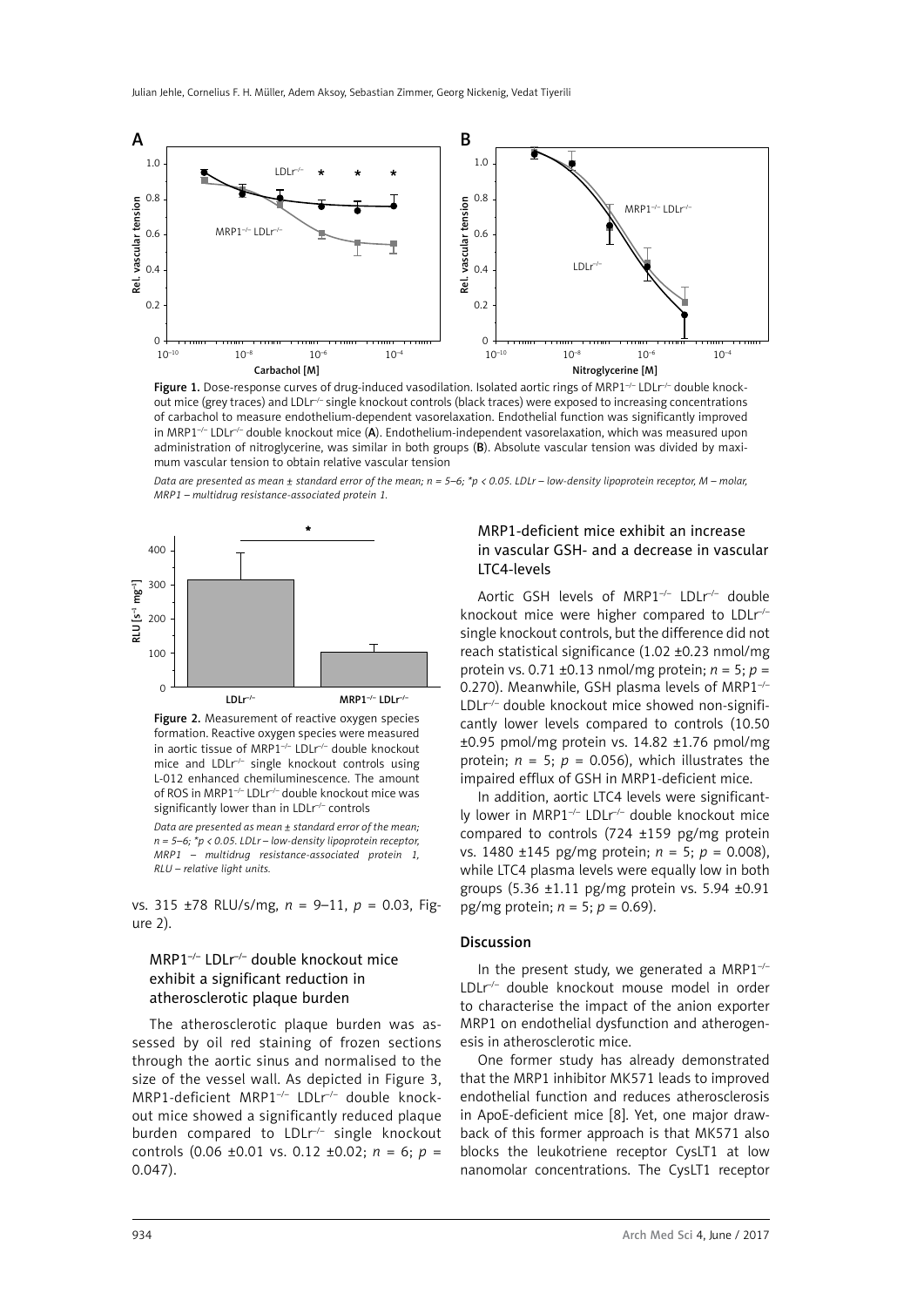Genetic disruption of multidrug resistance-associated protein 1 improves endothelial function and attenuates atherosclerosis in MRP1–/– LDLr–/– double knockout mice



LDLr–/– MRP1–/– LDLr–/–

is expressed on a wide range of inflammatory cells including monocytes, macrophages, B-lymphocytes and mast cells (reviewed in [17]) and the significance of leukotriene signalling to atherosclerosis has been demonstrated in various atherosclerotic rodent models (reviewed in [18]). Thus, it remained unclear whether the atheroprotective effects of MK571 are due to MRP1 inhibition or due to blockade of CysLT1. The present study was designed to overcome these limitations of pharmacological MRP1 inhibition. By generating an MRP1-deficient and atherosclerosis-prone MRP1–/– LDLr–/– double knockout mouse model, we were able to selectively study the significance of MRP1 to atherogenesis without interfering with CysLT1 receptor activation.

Following a high-cholesterol diet for 7 weeks, the endothelial function of MRP1<sup>-/-</sup> LDLr<sup>/-</sup> double knockout mice was significantly improved compared to LDLr<sup>--</sup> single knockout mice. These data are in line with previous studies that connected knockout of the MRP1 gene with improved endothelial function in hypertensive mouse models [6, 10, 11]. Our present study extends our knowledge of the impact of MRP1 on endothelial dysfunction to an atherosclerotic mouse model.

Interestingly, atherosclerotic MRP1–/– LDLr–/– double knockout mice exhibited significantly reduced blood pressure with a slight, but not statistically significant compensatory elevation of the nus and by subsequent oil red  $\overline{O}$  staining  $(A, B)$ . Total plaque volume was divided by the area of the vessel wall to produce relative plaque burden. MRP1-deficient mice exhibited a significantly reduced plaque burden compared to controls (C) *Data are presented as mean ± standard error of the mean; n = 6; \*p < 0.05. Scale bar, 200 µm. LDLr – lowdensity lipoprotein receptor, MRP1 – multidrug resistance-*

*associated protein 1.*

heart rate. This supports earlier findings by Widder *et al.*, who reported an attenuated increase in blood pressure of MRP1<sup>-/-</sup> mice compared to wildtype mice upon administration of angiotensin II. As suggested by Widder *et al.*, the disruption of MRP1 might lower arterial blood pressure by preserving vascular availability of NO [10].

In addition to an improved endothelial function, the amount of both ROS and LTC4 in the aorta of MRP1–/– LDLr–/– double knockout mice was significantly reduced. This reduction in ROS within the vasculature matches the improved endothelial relaxation capacity, since ROS are assumed to reduce the vascular availability of NO (reviewed in [19, 20]). Most recently, LTC<sub>4</sub> has been demonstrated to be a major driving force of ROS generation in various cell types [21]. Like GSH, LTC<sub>4</sub> is actively exported from cells by MRP1 [22]. Interestingly, Dvash et al. showed that LTC<sub>4</sub> exerts its proinflammatory action via intracrine activity, since blockade of MRP1 led to an increase in cellular LTC $<sub>4</sub>$ </sub> and, subsequently, to an increase in ROS formation [21]. In the present study, genetic disruption of MRP1 led to a decrease in aortic LTC4 levels and a decrease in ROS formation, which illustrates that intracrine LTC<sub>4</sub> activity may not be the main trigger of ROS formation in the present experimental approach. We suggest that either reduced extracellular LTC<sub>4</sub> signalling [8] or increased intracellular GSH levels enhance cellular ability to mitigate